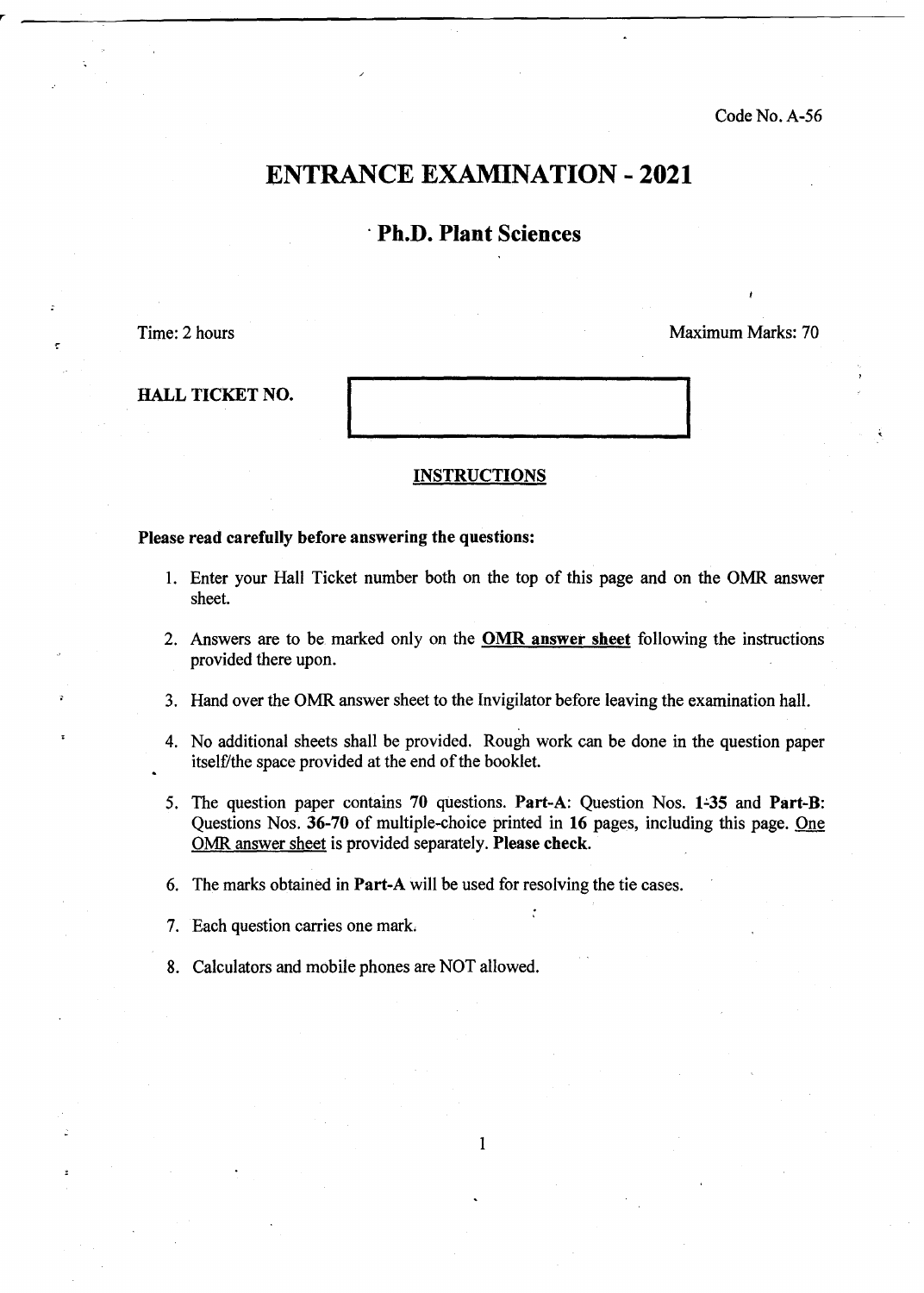Code No. A-56

### **PART-A**

1. Which technique can be used to observe the 3D structures of sub-cellular, macro-molecular, or materials specimen?

A) Electron Tomography B) Confocal Microscopy

C) Fluorescence Microscopy D) X Ray Diffraction Spectroscopy

2. A potato tuber weighing 0.5 gm and water potential of I MPa is immersed in coconut water for 1 h. The tuber is removed and again weighed. What do you conclude about the water potential of coconut water if potato tuber weight after the treatment is reduced to 0.35 gm?

A) Less than 1 MPa C) Zero MPa B) More than 1 MPa D) It is not possible to find water potential of coconut water

3. SDS-PAGE is used to determine the molecular weight of proteins, the native molecular weight of proteins is determined by the native PAGE plotting the semi-logarithmic plot of electrophoretic mobility of proteins against gel concentration. The name of the plot is  $\blacksquare$ .

A) Laemmli plot C) Bradford plot

B) Ferguson plot D) Lineweaver-Burk plot

4: While following a method of an enzyme purification from a leaf extract, the total activity and total protein were estimated at each step of purification. During this process, which of the following is expected?

A) Specific activity increases and total activity increases

- B) Specific activity decreases and total activity increases
- C) Specific activity increases and total activity decreases
- D) Specific activity and total activity remain unchanged
- 5. In plant tissue culture techniques, root formation is promoted by

A) High auxin to cytokinin ratio C) High auxin to gibberellins ratio B) High cytokinin to auxin ratio D) High gibberellins to auxin ratio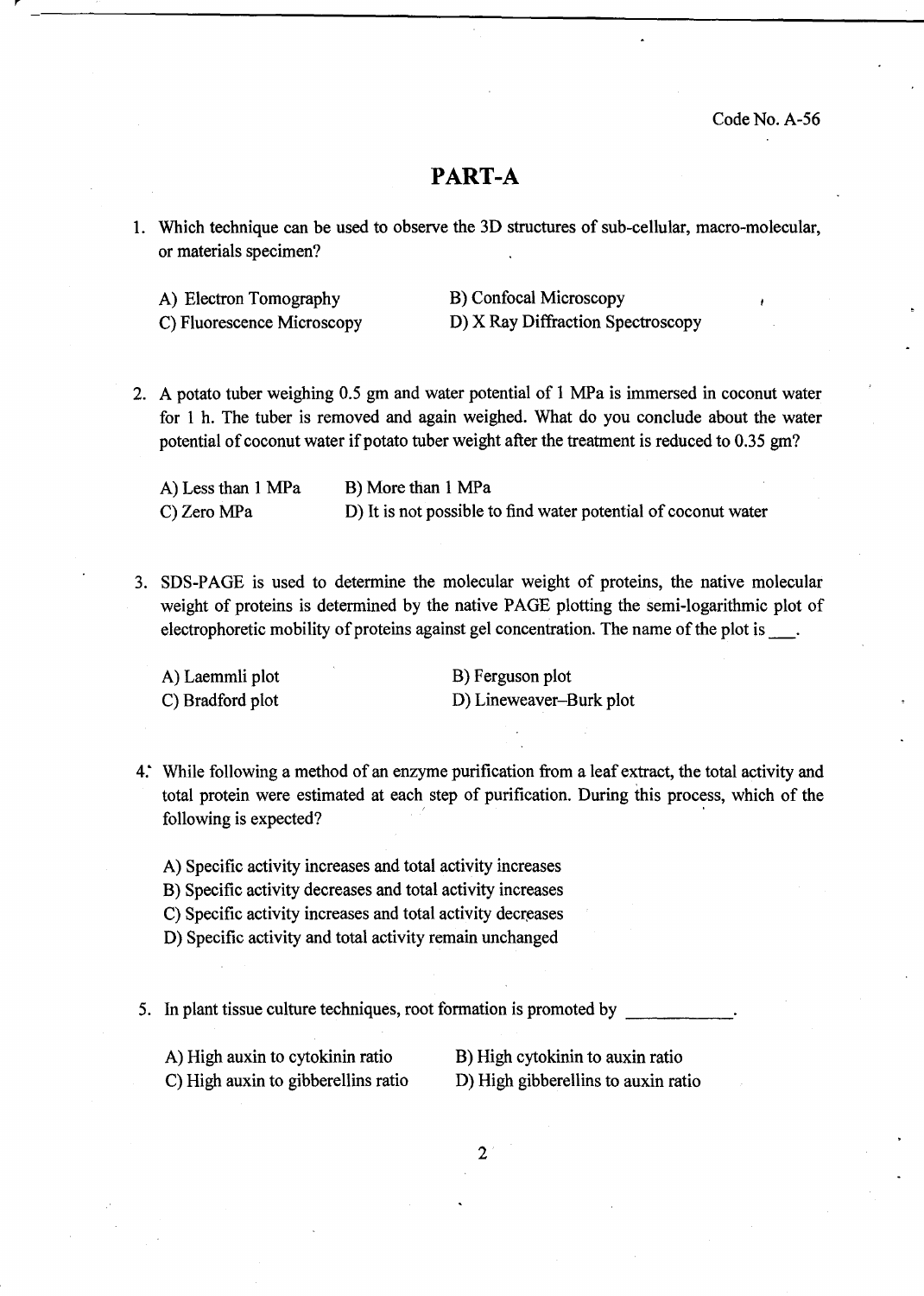6. What is the product of *lacZ* gene of pUC18 vector among the following?

- A) Encodes for antibiotic resistance
- B) Encodes for  $\beta$ -galactosidase enzyme
- C) Encodes for  $\beta$ -lactamase enzyme
- D) Encodes for X-gal (5-bromo-4-chloro-3-indolyl-β-D-galactopyranoside)
- 7. In a cross of two different strains  $a^+ b^+ x a b$  of yeast, the observed frequencies of ascus classes obtained were 54% Parental di-types, 40% Tetratypes and 6% Non-Parental di-types. The map distance between a and b loci uncorrected for double cross overs is

A)26m.u. B) 23 m.u. C)20m.u. D) 12m.u.

8. Which of the following treatments to an epidermal peel causes stomata to open?

- A) Subjecting the peel to abscisic acid
- B) Immersing the peel in buffer of pH 7 and addition of KCl
- C) Subjecting the peel to jasmonic acid
- D) Subjecting the peel to cold temperature

9. The most commonly used probe for detecting glycoproteins is \_

- A) Antibody B) Lectin C) Antigen D) RNA fragment
- 10. Consider the following statements on different types of molecular markers, namely RFLP (Restriction Fragment Length Polymorphism), RAPD (Random Amplified Polymorphic DNA), AFLP (Amplified Fragment Length Polymorphism), and SSR (Simple Sequence Repeats). Which combination of the following TWO statements are TRUE?
	- (i) All the markers can be used in fingerprinting
	- (ii) RFLP and SSR are useful for detecting allelic variations
	- (iii) RAPD and SSR require radioisotopes
	- (iv) All the markers involve the use of polymerase chain reaction

A) (i) and (ii) B) (ii) and (iii) C) (iii) and (iv)  $D$ ) (i) and (iv)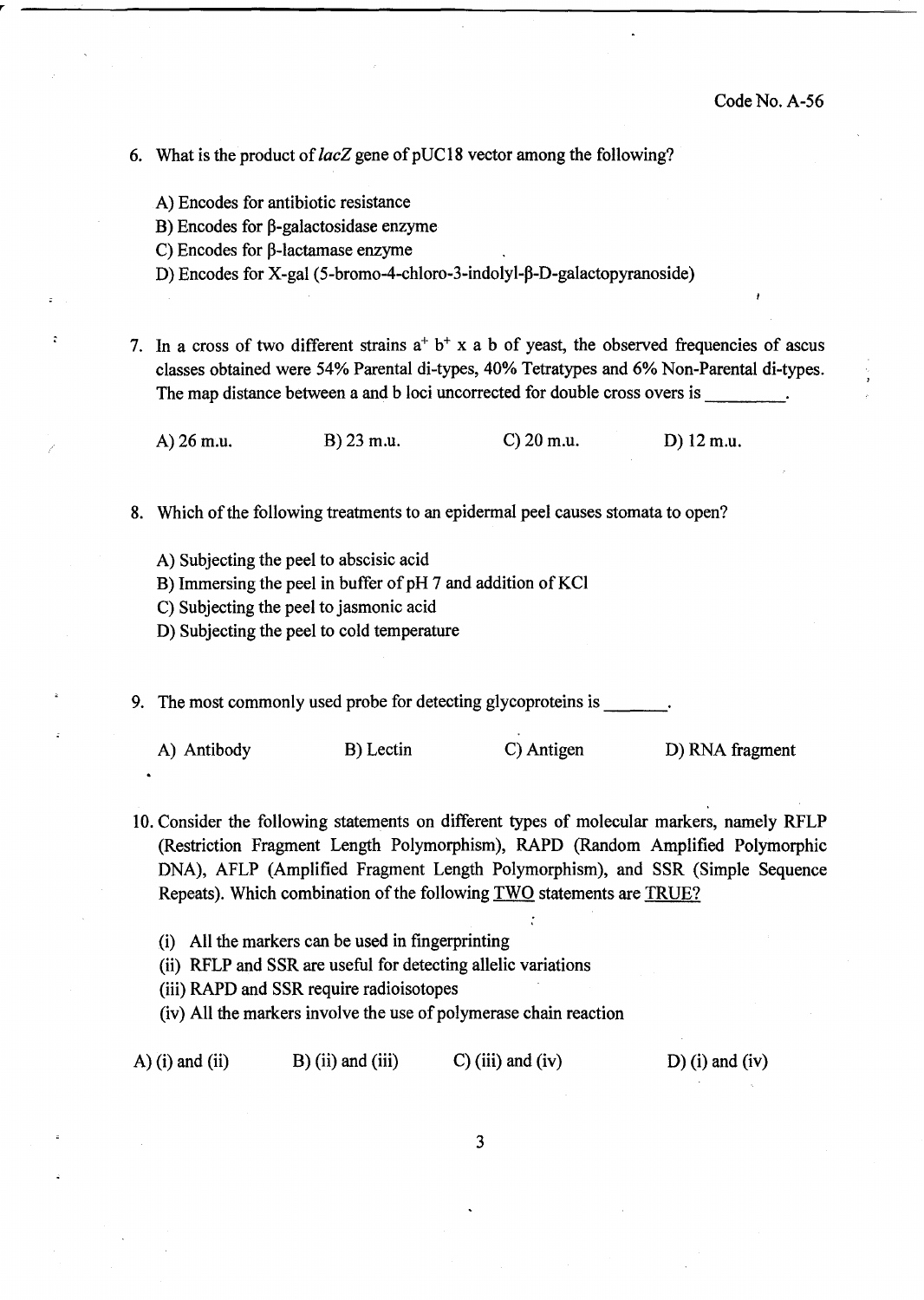- 11. During real-time PCR, the taqman probe is used and the fluorescence is detected because of
	- A) attachment of reporter dye with the quencher
	- B) binding of probe to the dsDNA molecule
	- C) separation of reporter dye from quencher
	- D) release of intact probe from the DNA strand
- 12. Which of the following statements is INCORRECT about CRISPR/Cas9?
	- A) CRISPR is a specialized region of DNA found in bacteria characterized by the presence of nucleotide repeats and spacers.
	- B) CRISR sequences playa role in the antiviral defense system of bacteria.
	- C) Genome editing using CRISR-Cas9 require only two components: a guide RNA and the Cas9 protein.
	- D) Gene edited using CRISPR-Cas9 results in the production of DNA single-strand breaks at non-targeted loci.

13. Fluorescence *In Situ* Hybridization (FISH) technique is applied to \_\_\_\_\_ '

- A) detect and locate histone proteins in nuclei
- B) detect and locate a specific DNA sequence on a chromosome
- C) detect cellular glycoprotein distribution
- D) detect cholesterol deposits

14. Which among the following is NOT a mass spectrometry ionization method?

A) Electronspray ionization (ESI)

B) Fast-atom bombardment (FAB)

- C) Flame ionization detector (FID)
- D) Matrix-assisted laser desorption ionization (MALDI)
- 15. Cyanogen bromi4e is a pseudohalogen compound with a formula CNBr is used to cut protein molecules at the C-terminus of -------

A) Arginine B) Lysine C) Glutamic acid D) Methionine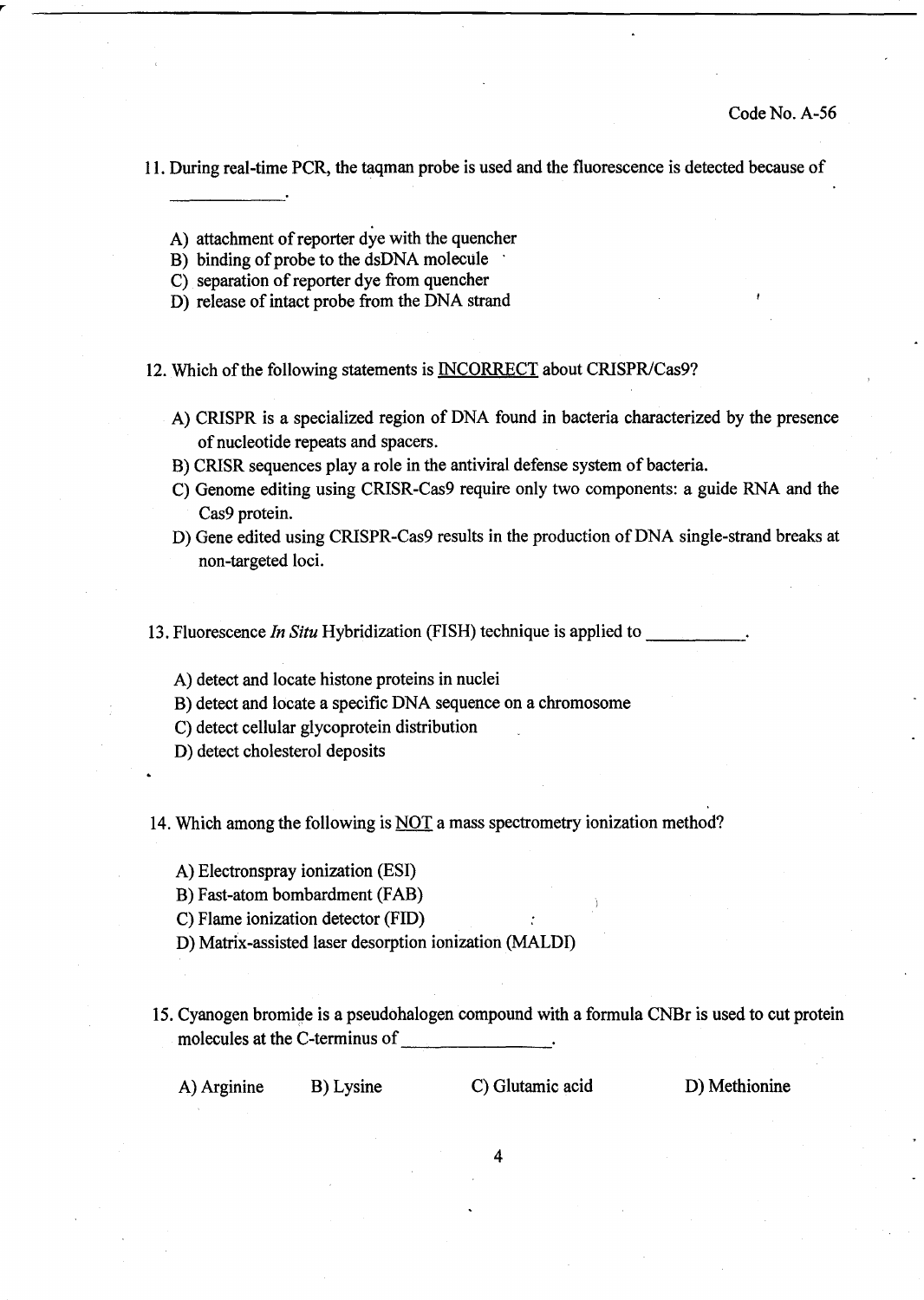#### 16. Choose the CORRECT answer:

Assertion: Designing real-time qRT-PCR (Real-Time Quantitative Reverse Transcription PCR) primers from the flanking regions of the two adjacent exons, which are interrupted by a long intron, can address the issue of non-specific amplification from the contaminated cDNA samples with gDNA under standard qPCR cycle conditions.

Reason: Long intron does not allow primers to bind to their complementary sequences in the template, thereby preventing the amplification of the product from the gDNA, contaminating the cDNA samples.

A) Assertion is true but reason is false C) Both assertion and reason are true

B) Assertion is false but reason is true . D) Both assertion and reason are false

17. Identify the WRONG statement in relation to chromosome painting:

- A) It refers to the hybridization of fluorescently labeled chromosome specific composite probe pools to cytological preparations.
- B) This technique involves the use of a probe that hybridizes with a specific mRNA.
- C) This technique can be used to analyze the entire genome, allowing one to screen for chromosomal aberrations.
- D) This technique can be used to identify bacteria that contain specific genes, such as those that encode the enzyme nitrogenase, photosynthetic reaction center, or specific autotrophic pathways.
- 18. Read the following statement and reason carefully with regard to plate count anomaly and identify the CORRECT answer:
	- Statement: Plate counts can be highly unreliable when used to assess total cell number of natural samples. Direct microscopic counts of natural samples typically reveal far more organisms than are recoverable on plates of any given culture medium
	- Reason: This is likely due to a combination of factors. Importantly, microscopic methods count the dead cells, whereas viable methods do not. In addition, it is also due to different requirements for cultivation conditions.
	- A) Both statement and reason are correct and the reason explains the statement.
	- B) Only the statement is correct and the reason is incorrect.
	- C) Both statement and reason are incorrect
	- D) Statement is incorrect and reason is correct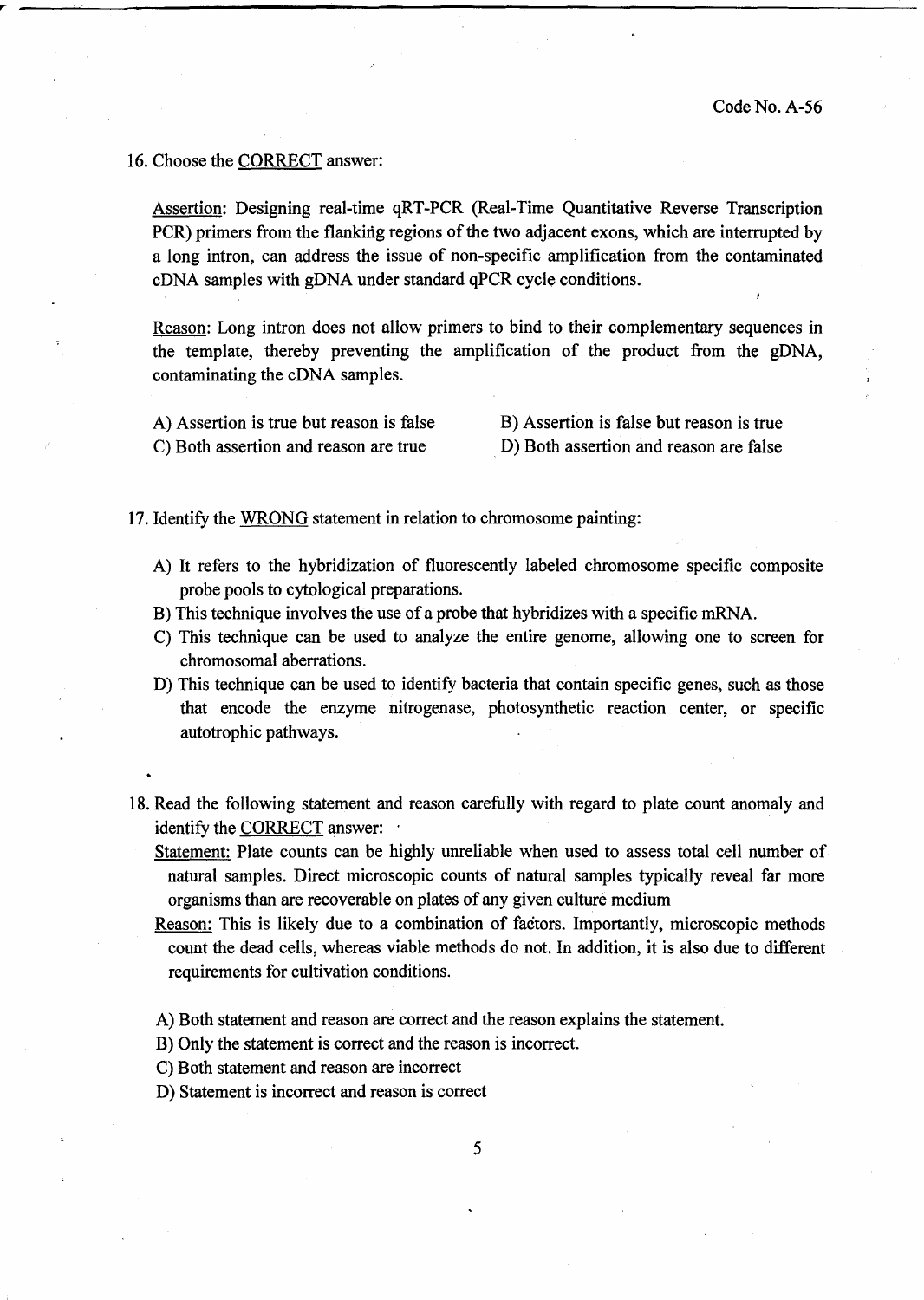19. Orientation of a cloned DNA fragment in a plasmid vector can be checked by \_\_ \_

A) PCR using two gene specific primers

r

- B) Restriction digestion with an enzyme that has a single restriction site within the cloned gene and none in the vector.
- C) PCR using a combination of one gene specific primer and one vector specific primer.
- D) Restriction digestion with an enzyme that has two restriction sites within the vector sequence and none in the cloned gene.
- 20. In tomato, red fruit is dominant to yellow fruit, and purple stems are dominant to green stems. The progeny from one mating consisted of 305 red fruit, purple stem plants; 328 red fruit, green stem plants; 110 yellow fruit, purple stem plants; and 97 yellow fruit, green stem plants. The genotype of the parent plants in this cross were

A) Rr Pp  $\times$  Rr pp B) RR pp  $\times$  rr PP  $\hbox{C}$ ) rr PP  $\times$  Rr Pp  $\hbox{D}$ ) Rr Pp  $\times$  RR Pp

21. The method for assessing the statistical significance of the positions of branches in a phylogenetic tree is called \_\_ .

| A) Bootstrapping | B) Scoring         |
|------------------|--------------------|
| C) Normalizing   | D) Reappropriating |

22. Read the following statement and reason carefully with regard to metagenomics and identify • the CORRECT answer:

Statement: Metagenomics allows researchers to access the functional and metabolic diversity of microbial communities, but it cannot show which of these processes are active.

Reason: Metagenomic analysis pipelines use two approaches in the annotation of coding regions in the assembled contigs. This enables the detection of coding regions that lack homologs in the sequence databases and helps in accessing the functional and metabolic diversity of microbial communities.

A) Both statement and reason are correct and the reason explains the statement

B) Only the statement is correct and the reason is incorrect

C) Both statement and reason are incorrect

D) Statement is incorrect and reason is correct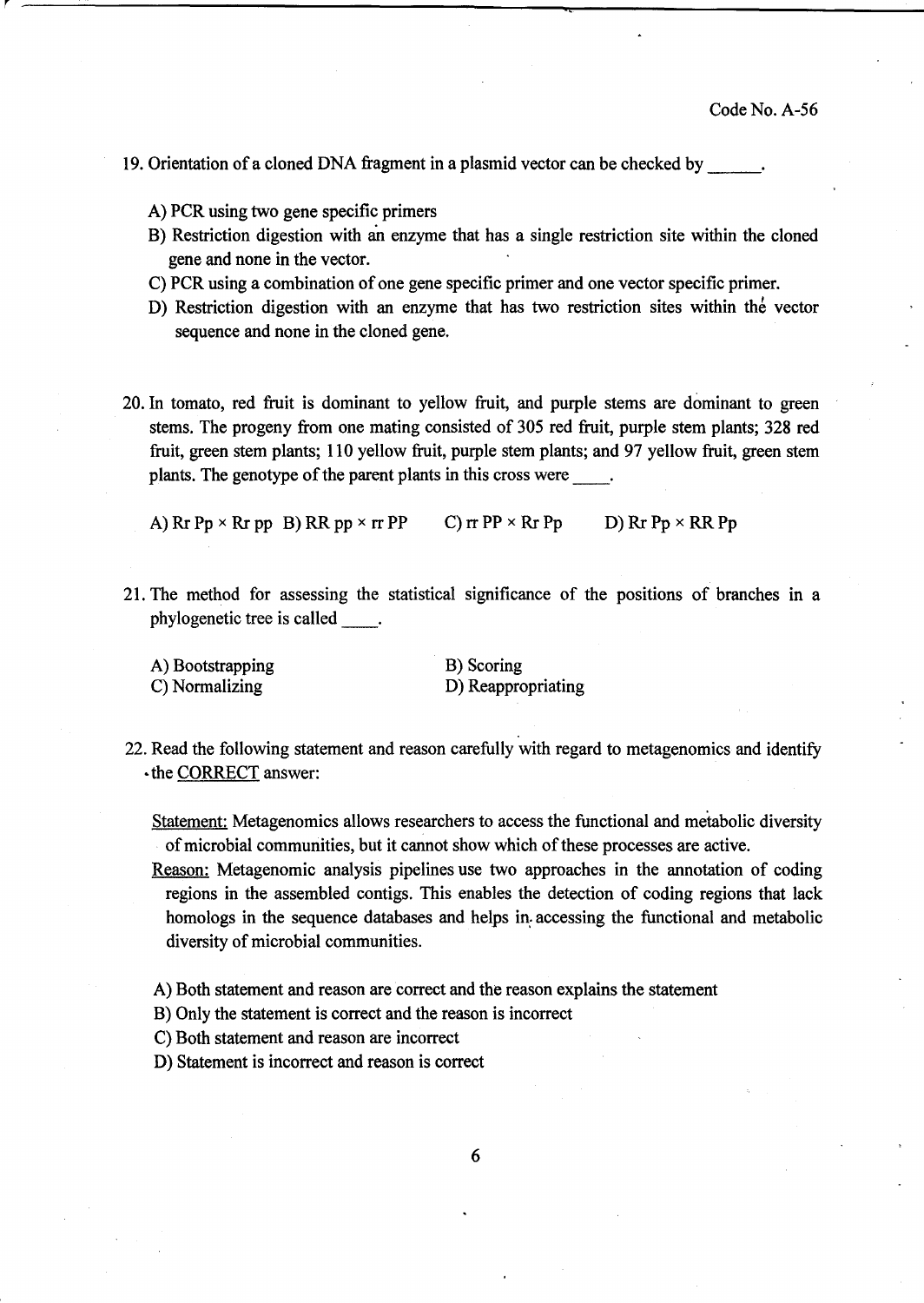- 23. Which of the following techniques involves digestion of genomic DNA with a pair of restriction enzymes, ligation with restriction site-specific adapters and PCR amplification of a subset of the fragments?
	- A) Restriction Fragment Length Polymorphisms'
	- B) Amplified Fragment Length Polymorphisms
	- C) Random Amplified Polymorphic DNA
	- D) Inter Simple Sequence Repeats
- 24. The bulbosum technique was developed by Kasha and Kao (1970) involving the cross of *Hordeum vulgare and H. bulbosum.* Which of the following is **INCORRECT** about this technique?
	- A) The embryos were rescued by culturing on a nutrient medium in *vitro.*
	- B) Monoploids were produced from rescued embryos instead of interspecific hybrids.
	- C) Selective elimination of *H. bulbosum* chromosomes was observed from the cultured embryos.
	- D) Selective elimination of *H vulgare* chromosomes was observed from the cultured embryos.
- 25. The T-DNA region of the Ti plasmid of *Agrobacterium* harbours two genes X and Y. Mutation of gene X produces a rooty tumour while mutation of gene Y produces shoots in the tumour. Based on the above information which one of the following statements is CORRECT?
	- A) Gene X encodes auxins and gene Y encodes cytokinins
	- B) Gene X encodes cytokinins and gene Y encodes auxins
	- C) Gene X and gene Y both encode auxins
	- D) Gene X encodes opines while gene Y encodes cytokinins
- 26. Which of the following statement is TRUE regarding plasmids having relaxed origin of replication?

A) Plasmid replication is linked with chromosomal replication

B) Plasmid replication is independent of chromosomal replication

C) Plasmids contains their own replication machinery genes on them in order to replicate

D) Relaxed plasmids do not have any restriction endonuclease recognition sites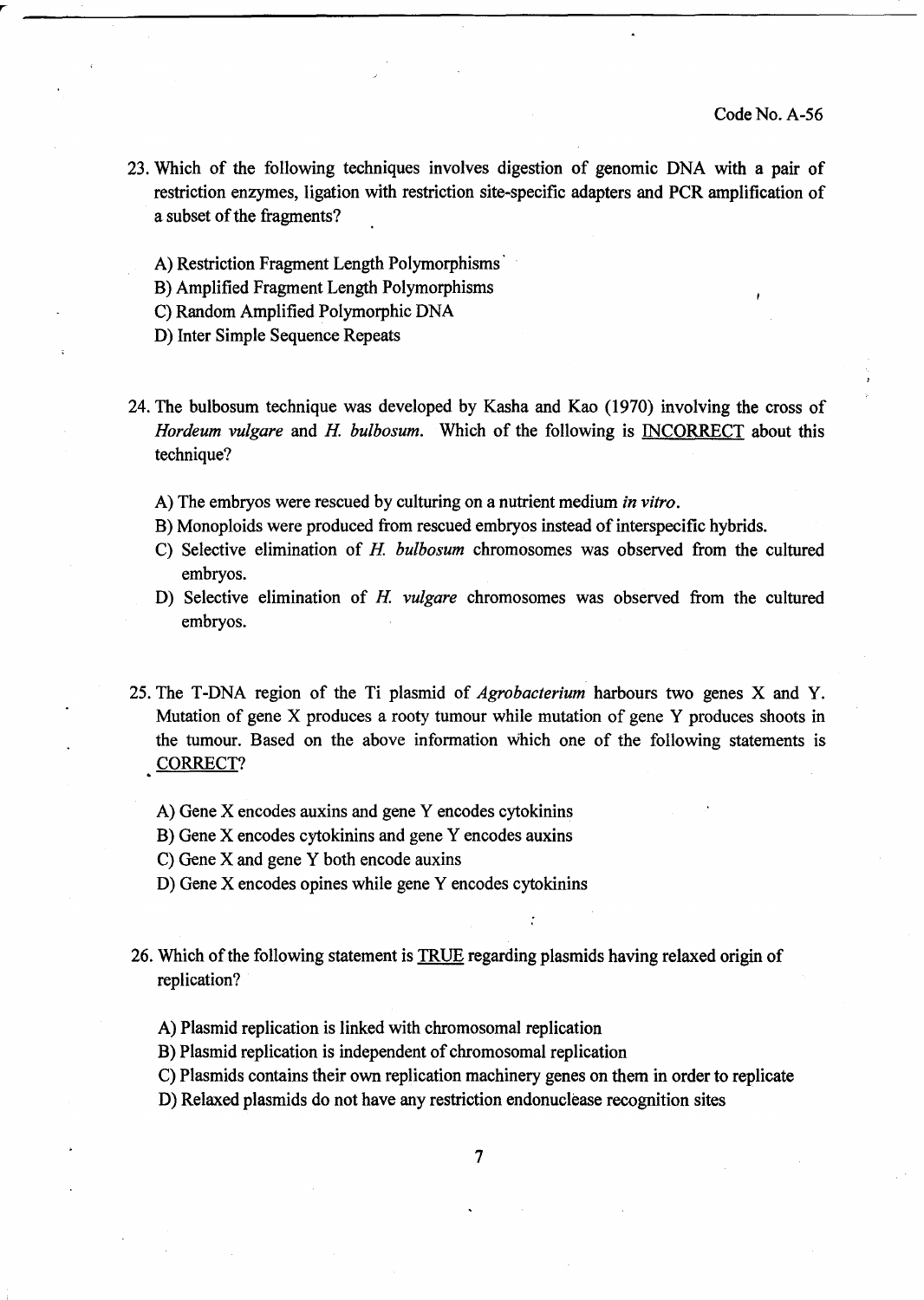27. Which of the following is TRUE for reverse phase chromatography?

- A) Has a polar stationary phase and a non-polar mobile phase
- B) HPLC pump 1 is connected to top of the column and pump-2 to bottom of the column
- C) Anode and cathode are connected in a reverse way to the normal phase chromatography
- D) Has a non-polar stationary phase and a polar mobile phase
- 28. Purification of a recombinant protein fused to glutathione S-transferase using cross-linked agarose, with glutathione covalently bound to the resin, is referred to as
	- A) Ion-exchange chromatography
	- B) Thin layer chromatography

r

- C) Gel filtration chromatography
- D) Affinity chromatography

29. Neoschizomers are

- A) pairs of restriction enzymes specific to the same recognition sequence and cut same site but isolated from different strains of bacteria
- B) pairs of restriction enzymes that recognize the same nucleotide sequence as their prototype but cleave at a different site
- C) restriction enzymes changing their specificity under reaction conditions that differ from optimal conditions
	- D) true enzymes, discovered for first time of it's category
- 30. Primers used for the process of polymerase chain reaction (PCR) are  $\sim$ 
	- A) Double-stranded RNA oligonucleotide
	- B) Double-stranded DNA oligonucleotide
	- C) Oligonucleotides which can be extended in 3' to 5' direction
	- D) Single-stranded DNA oligonucleotide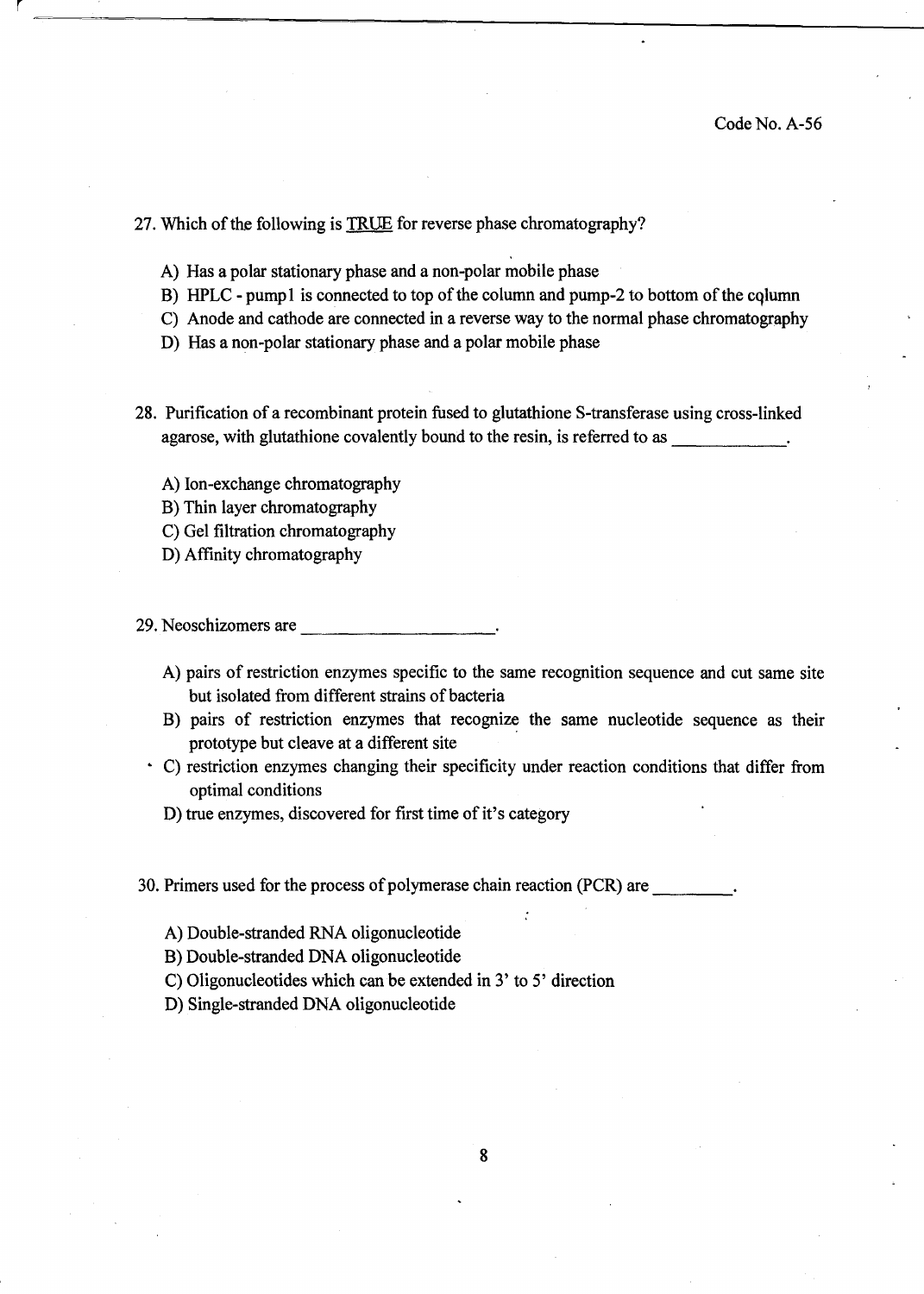31. To prepare an assay buffer of 500 ml containing 50 mM Tris-HClpH 8.0, 0.15 M NaCI and 0.1% SDS, what volumes of the following stock solutions be mixed and made up the volume? Stock solutions: 1 M Tris-HCI, pH 8.0, 1 M NaCl and 10% (w/v) SDS:

A) 50 ml of Tris-HCl, 150 ml of NaCl, 5 ml of SDS in 345 ml of  $ddH<sub>2</sub>O$ B) 25 ml of Tris-HCl, 75 ml of NaCl, 10 ml of SDS in 390 ml of ddH<sub>2</sub>O C) 50 ml of Tris-HCl, 75 ml of NaCl, 5 ml of SDS in 370 ml of  $ddH_2O$ D) 25 ml of Tris-HCl, 75 ml of NaCl, 5 ml of SDS in 395 ml of  $ddH_2O$ 

32. Diphenylamine method is employed in the quantitation of

| A) Starch | B) RNA      |
|-----------|-------------|
| C) DNA    | D) Proteins |

33. In a time-of-flight mass spectrometer, the velocity v of an accelerated ion is related to its mass by which of the following?

A) Proportional to the square root of its mass

B) Not influenced by mass of the ion

C) Proportional to the cube root of its mass

D) Inversely proportional to the square root of its mass

·34. While expressing a recombinant protein in E. *coli* using pET expression vector, which of the following is induced by Isopropyl B-D-1-thiogalactopyranoside (lPTG)?

A) *E. coli* RNA polymerase B) T7 RNA polymerase

C) E. *coli* DNA polymerase III D) E. *coli* DNA polymerase II

35. Golden rice was created by transforming rice with two genes encoding which of the following enzymes?

A) Phytoene synthase and Zeaxanthin epoxidase

B) Phytoene synthase and Phytoene desaturase

C) Zeaxanthin epoxidase and 9-cis-Epoxycarotenoid dioxygenase

D) Phytoene desaturase and Carotenoid dioxygenase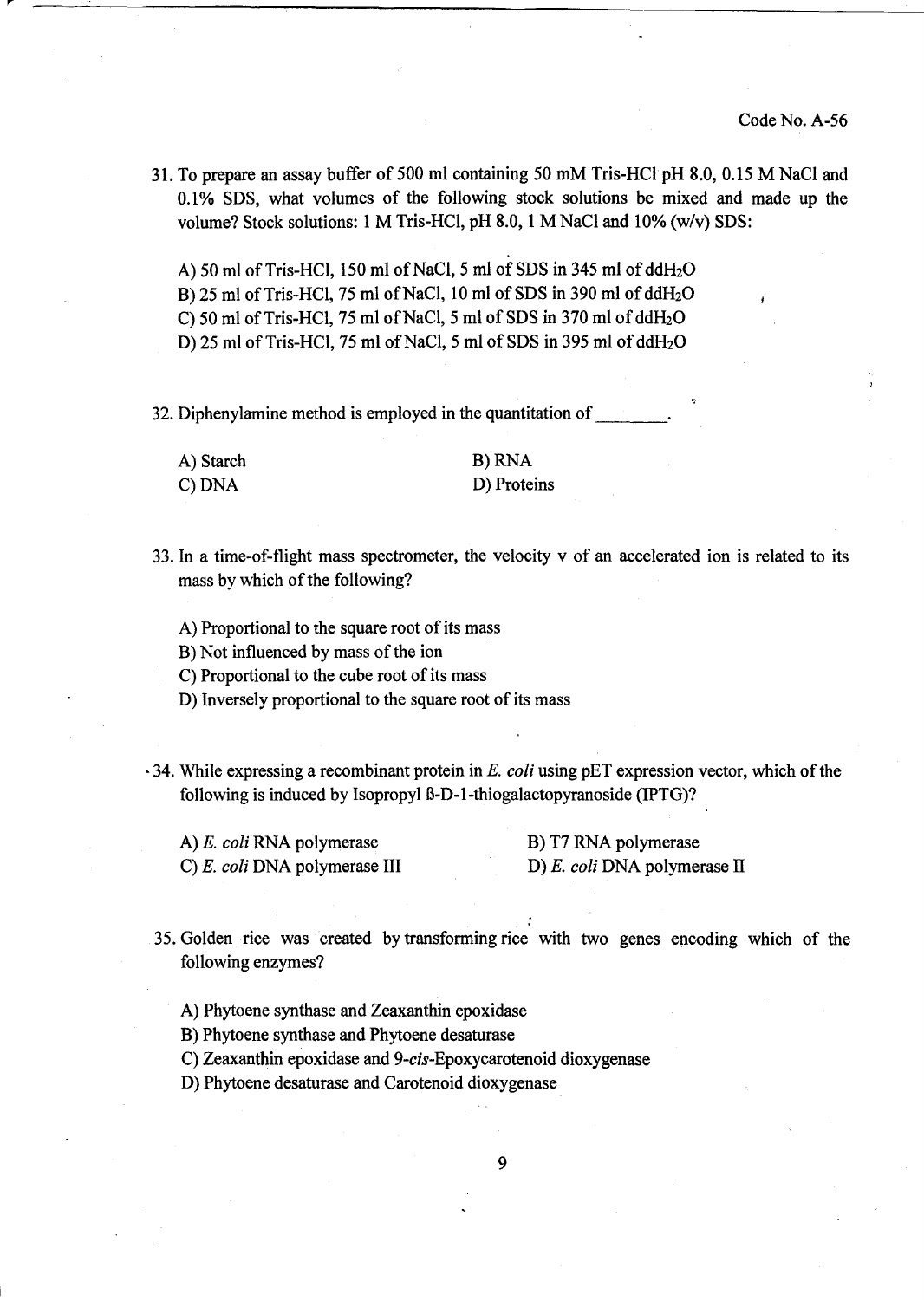## **PART-B**

36. Glycolysis in plants differs from that of animals with respect to:

A) Fermentation in animals

r

- B) PPi -dependent phosphofructokinase
- C) Transport of glycolytic NADH to mitochondria
- D) Synthesis of pyruvate from PEP in animal cells
- 37. When plants are exposed to abiotic stress usually the photosynthesis process gets affected. Identify the high turnover protein in such conditions from the following

A) CP43 &47 B) LHCII C) D1 D) D2

- 38. Integral membrane proteins are permanently attached to the membrane and such proteins can be separated from the biological membranes by using which of the following?
	- A) Centrifugation

C) Detergents

B) High salt solution D) 50 mM Tris-HCI, pH 7.4

- 39. Which of the following statements is TRUE?
	- A) *nijD* and *nijK* encode for nodulins
	- B) Fe protein is encoded by *nifF*
	- C) *nif* genes are required for nitrogen fixation only by the symbiotic bacteria and not by freeliving nitrogen fixers
	- *D).fix genes are essential for nitrogen fixation in symbiotic nitrogen fixers but do not have* counterparts in free-living forms
- 40. A polyploid individual possessing more than two haploid sets derived from two or more different species is called as
	- A) Aneuploid C) Allopolyploid

B) Autopolyploid D) Endopolyploid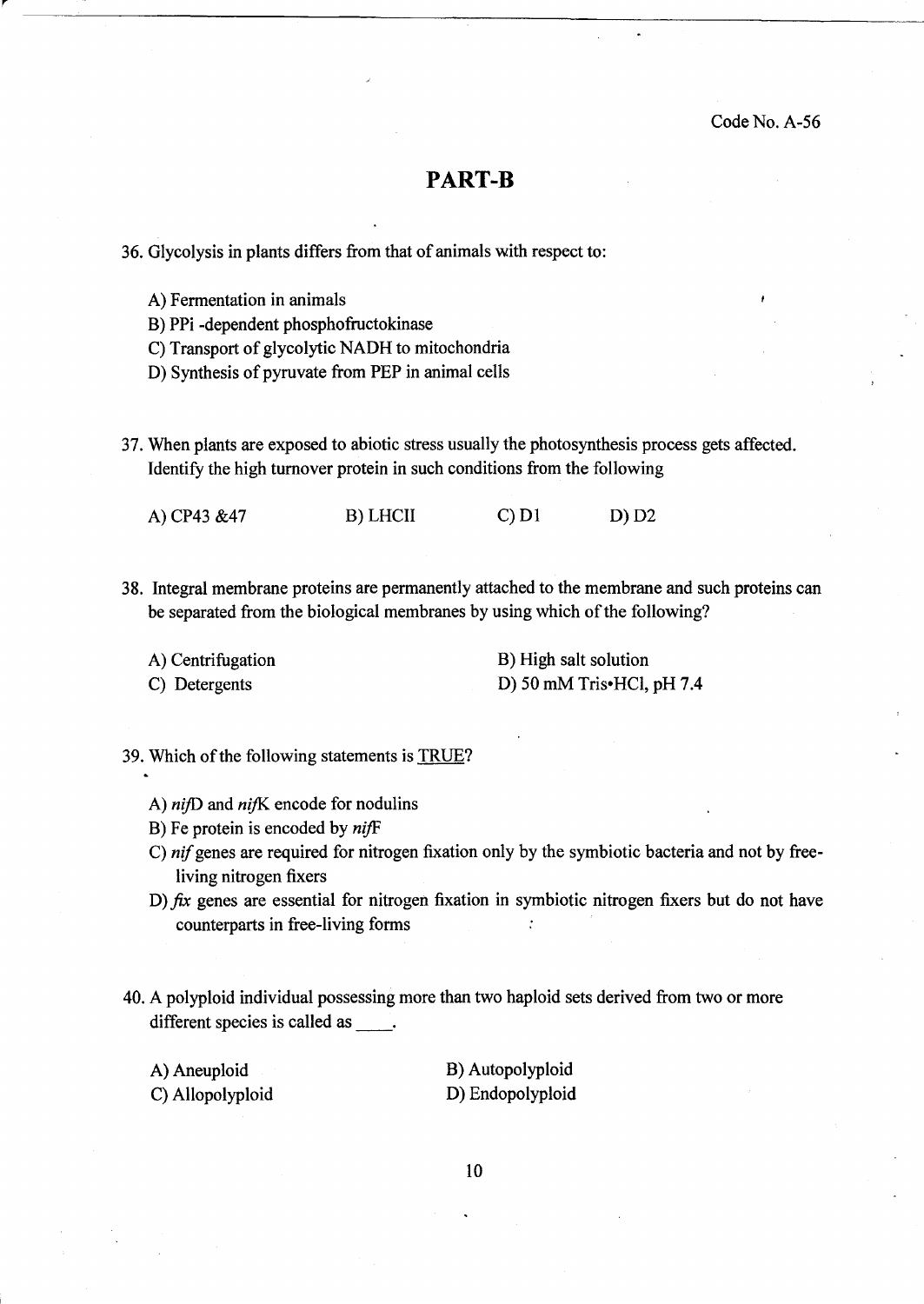| A) Chlorobi | B) Methanotrophs                                                                     | C) Spirochaetes | D) Purple sulfur bacteria                                                                   |
|-------------|--------------------------------------------------------------------------------------|-----------------|---------------------------------------------------------------------------------------------|
|             | 42. If an enzyme obeying Hills reaction shows negative co-operativity, then it means |                 |                                                                                             |
|             | substrate to other subunits                                                          |                 | A) Binding of substrate to any one site of multisubunit enzyme decreases affinity for other |
|             | substrate to other substrate                                                         |                 | B) Binding of substrate to any one site of single unit enzyme decreases affinity for other  |
|             | substrate to other subunits                                                          |                 | C) Binding of substrate to any one site of multisubunit enzyme increases affinity for other |
| functional  |                                                                                      |                 | D) Binding of substrate to any one site of multisubunit enzyme makes enzyme non-            |

| A) synthetic guide RNA | B) single guide RNA |
|------------------------|---------------------|

C) simultaneous guide RNA

single guide RNA D) simple guide RNA

44. Which one of the following is NOT an essential mineral nutrient in plants?

| A) Nickel     | B) Boron   |
|---------------|------------|
| C) Molybdenum | D) Silicon |

- 45. Barbara McClintock was the first scientist to discover *Ac-Ds* system in maize. Which of the following statements is INCORRECT regarding the;characteristics of *Ac-Ds* system?
	- A) *Ac* (Activator) is an autonomous element that can transpose on its own
	- B) *Ds* (Dissociation) is a non-autonomous element derived from *Ac* through deletions
	- C) *Ds* (Dissociation) in the presence of *Ac* (Activator) is unable to move locations and cause chromosome breaks at the site of insertion
	- D) The phenotypic consequence of *Ac-Ds* transposable elements includes mosaic colours in kernels of maize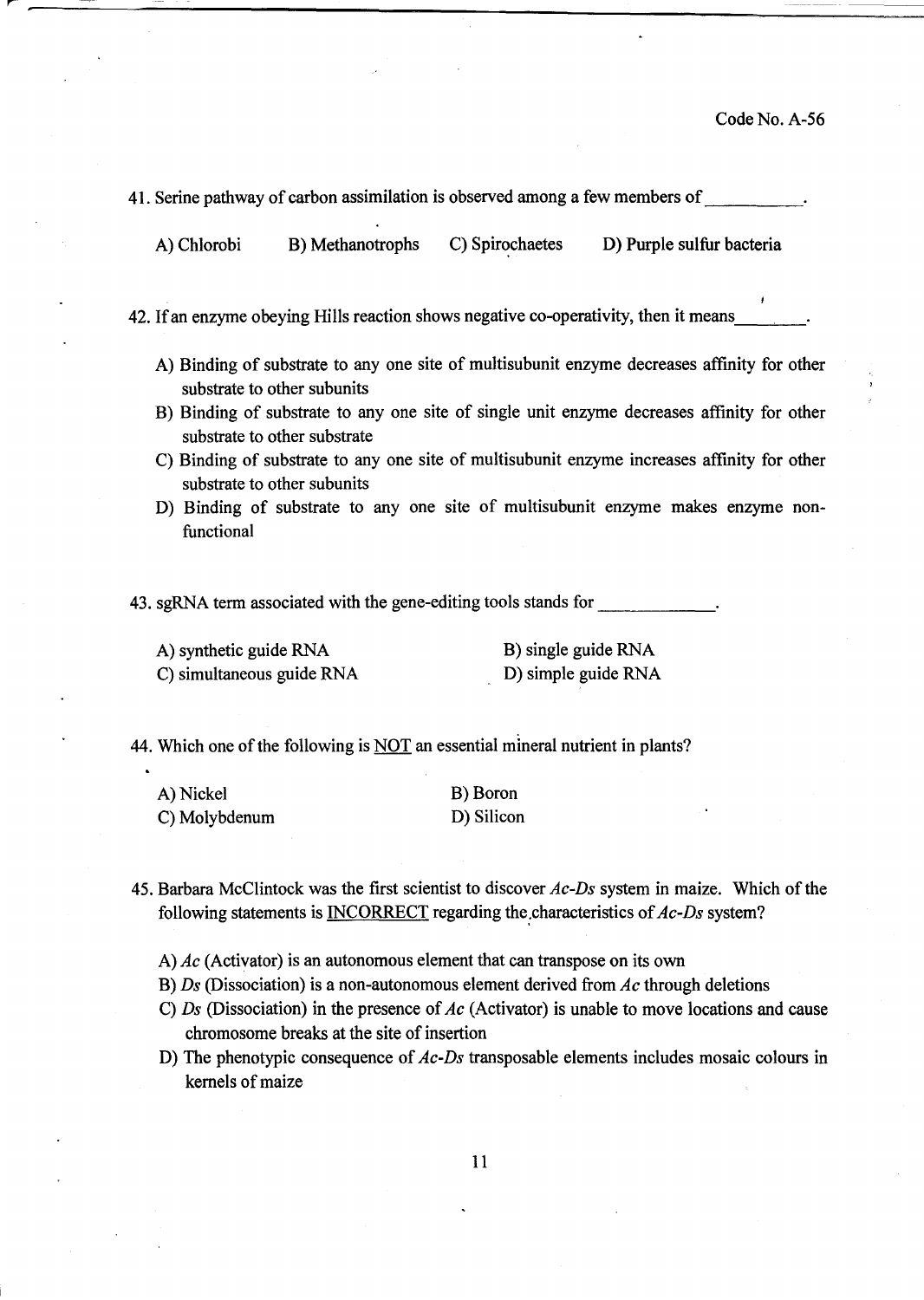46. A multi-layered waxy deposit present on the leaf on terrestrial vascular plants to prevent evaporation is made up of

A) Cutin B) Suberin C) Lignin D) Mulerin

47. For the discovery of Artemisinin and its semisynthetic derivatives drugs in the treatment of malaria, Tu Youyou, shared the 2015 Nobel Prize in Physiology or Medicine. Artemisinin is extracted from the plant *Artemisia annua*, which belongs to the family

| A) Anacardiaceae | B) Asteraceae |
|------------------|---------------|
| C) Apocynaceae   | D) Solanaceae |

48. Which of the following is NOT the chemical constituent naturally obtained from Opium?

| A) Morphine  | B) Codeine |
|--------------|------------|
| C) Narcotine | D) Heroin  |

49. Which of the following statements is CORRECT?

- A) In plants acyl-CoA oxidase catalyzes transfer of electrons from  $O<sub>2</sub>$  during first oxidation step in  $\beta$ -oxidation of fatty acids.
- B) Acyl-ACP is transported out of plastids to be used for further modifications in the hydrocarbon chain of fatty acids.
- C) Oleosin is the membrane lipid of oleosomes.

D) Glyoxylate cycle occurs both in plants and animals.

50. Choose the **INCORRECT** statement regarding triploids in plants?

A) Triploids are produced by hybridization of tetraploids with diploids.

B) Triploids are seed fertile and can be propagated sexually through seeds.

C) Triploids can be produced by culture of endosperm in angiosperms.

D) Triploids generally exhibit more vigorous growth than their diploid counterparts.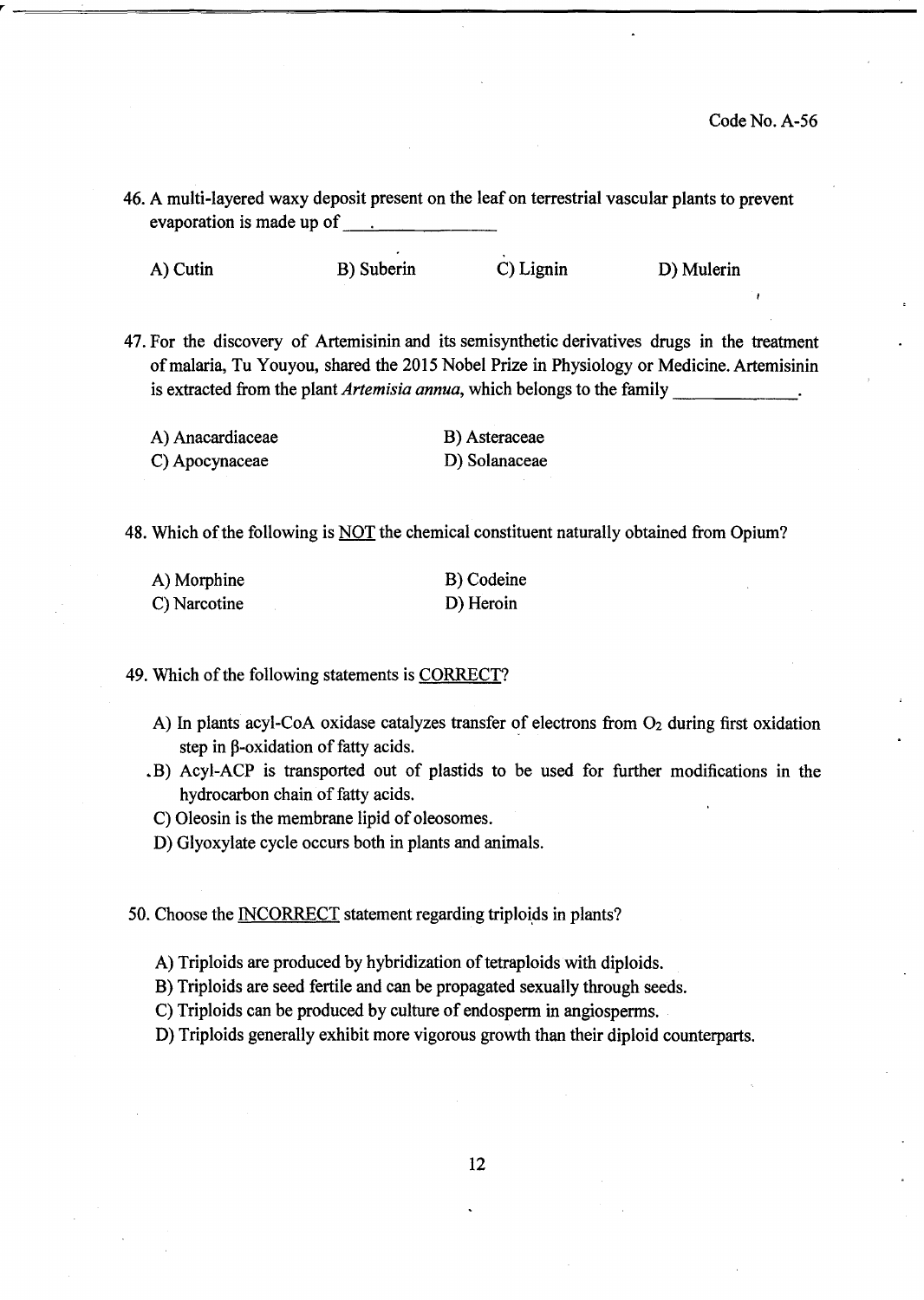51. Which of the following statements is CORRECT?

- A) The electron-transport chain generates an electrical potential across the membrane because it moves electrons from the intermembrane space into the matrix.
- B) The electrochemical proton gradient consists of two components: a pH difference and an electrical potential.
- C) The role of chlorophyll in photosynthesis is equivalent to that of heme in mitochondrial electron transport.
- D) Most of the plant dry weight of a tree comes from the minerals that are taken up by the roots.
- 52. Which of the following enzyme is NOT responsible for the conversion of pyruvate to phosphoenolpyruvate?
	- A) Malate dehydrogenase C) Glucose 6-phosphatase B) Pyruvate carboxykinase D) Pyruvate carboxylase
- 53. Senescing leaves export much of their mineral content to the younger, healthy leaves. Element most mobilized is

A) Calcium B) Sodium C) Sulphur

D) Magnesium

54. Catharanthus roseus belongs to the family

A) Leguminosae C) Caryophyllaceae B) Catoscopiaceae D) Apocynaceae

55. The special term used for a gene that is related to another gene in the same organism by descent from a single ancestral gene that was duplicated and that may have a different DNA sequence and biological function is called

A) Homolog B) Paralog C) Ortholog D) Syntelog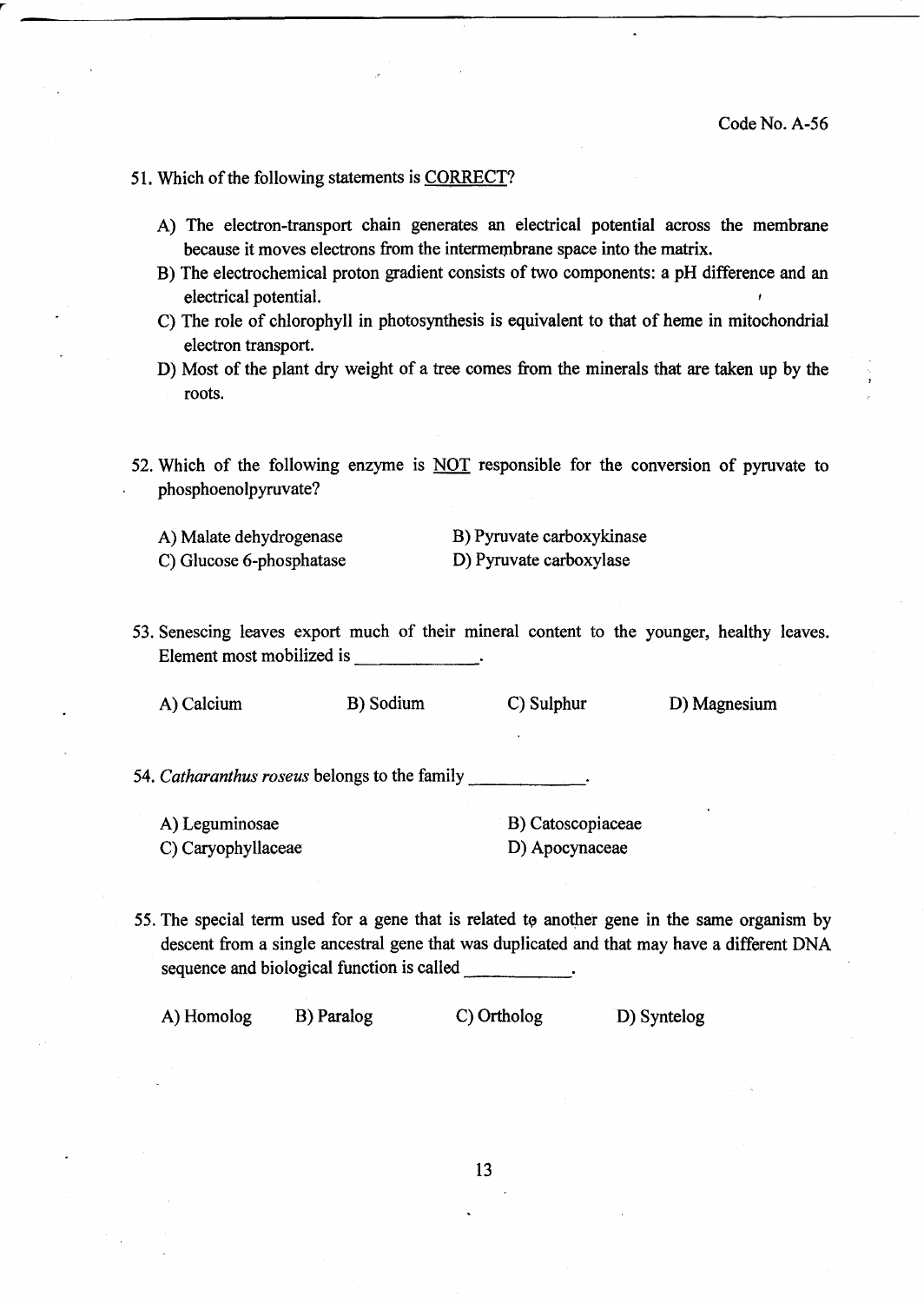56. Most homoacetogenic bacteria that produce and excrete acetate in energy metabolism belong to the genus \_\_\_\_\_\_\_\_\_\_.

A) *Clostridium* **B**) *Bacillus* **C**) *Lactobacillus* **D**) *Pseudomonas* 

- 57. During cell cycle, entry in the S-phase is tightly regulated. This is possible because . Select the CORRECT combination of statements from the following:
	- i. *APC/C* promotes ubiqitination of S-phase cyclins and mitotic cyclins, making them for proteolysis at the mitotic exit.
	- ii. Cyclin B1 helps in the activation of S-phase CDKs only in late  $G1$ .
	- iii. As mitotic CDK activity declines in late mitosis, cdc14 phosphatase activates *APC/C* by dephosphorylating Cdh 1, thus promoting formation of *APC/C*
	- iv. Securin keeps S-phase cyclins in inactive state till late G1.

| A) i and ii                                      | B) i and iii                                                                            | C) ii and iii  | D) ii and iv                                                                                                 |
|--------------------------------------------------|-----------------------------------------------------------------------------------------|----------------|--------------------------------------------------------------------------------------------------------------|
|                                                  | 58. Amphotericin B, an antifungal drug, was initially isolated from                     |                |                                                                                                              |
| A) Penicillium chrysogenum<br>C) Ustilago maydis |                                                                                         |                | B) Cryptococcus neoformans<br>D) Streptomyces nodosus                                                        |
|                                                  | not coincide to avoid self-pollination is called ______________.                        |                | 59. In some plants, the mechanism where timing of anther dehiscence and stigma receptivity do                |
|                                                  | A) Dichogamy B) Herkogamy C) Monoecy                                                    |                | D) Dioecy                                                                                                    |
|                                                  | 60. Which of the following is $\underline{NOT}$ a lipid-soluble photosynthetic pigment? |                |                                                                                                              |
| A) Chlorophyll                                   | B) Carotenoids                                                                          | C) Phycobilins | D) Xanthophylls                                                                                              |
| response"?                                       |                                                                                         |                | 61. Which of the following is $\overline{NOT}$ a characteristic feature of the seedlings exhibiting "triple" |
| C) Elongated roots                               | A) Exaggerated apical/plumular hook                                                     |                | B) Shortened hypocotyl<br>D) Radially swollen hypocotyl                                                      |
|                                                  |                                                                                         | 14             |                                                                                                              |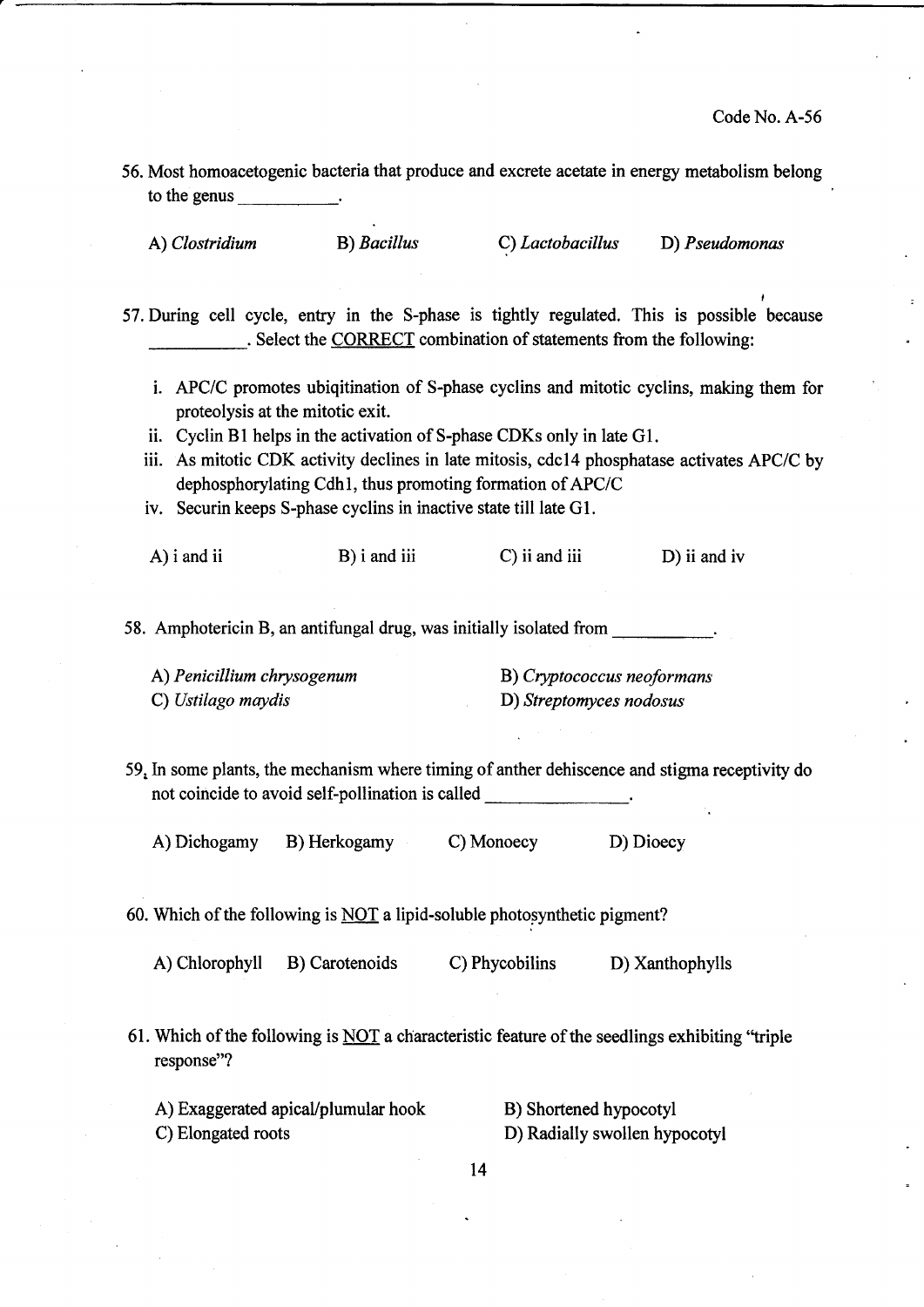62. Auxin transport is:

A) Always basipetal both in roots and shoots

B) Always acropetal both in roots and shoots .

C) Acropetal in roots and basipetal in shoots

D) Basipetal in roots and acropetal in shoots

63. Which of the following is CORRECT for the Pasteur Effect?

A) Utilization of glucose for fermentation

B) Increased glucose consumption by yeast in anaerobic condition

C) Fermentation favors aerobic condition more than anaerobic

D) Increased consumption of glucose by yeast in aerobic condition

64. Endoreduplication means \_\_ .

A) Splitting up of endoplasmic reticulum (ER) to form rough and smooth ERs

B) Recurrent DNA replication without consequent mitosis and cytokinesis

C) Mobilization of DNA into ER and replication of DNA in the ER

D) Replication of DNA in the nuclei and endocytosis of one copy to another organelle

65. Which of the following is a Hill reagent?

A) Sucrose

B) Nicotinamide adenine dinucleotide phosphate

C) 2, 6-dichlorophenolindophenol

D) Chlorophyll

66. A cell in  $G_1$  of interphase has 14 chromosomes. How many chromosomes and DNA molecules will be found per cell as this cell progresses through anaphase 1 of meiosis?

A) 7 chromosomes and 7 DNA molecules

B) 7 chromosomes and 14 DNA molecules

C) 14 chromosomes and 28 DNA molecules

D) 14 chromosomes and 14 DNA molecules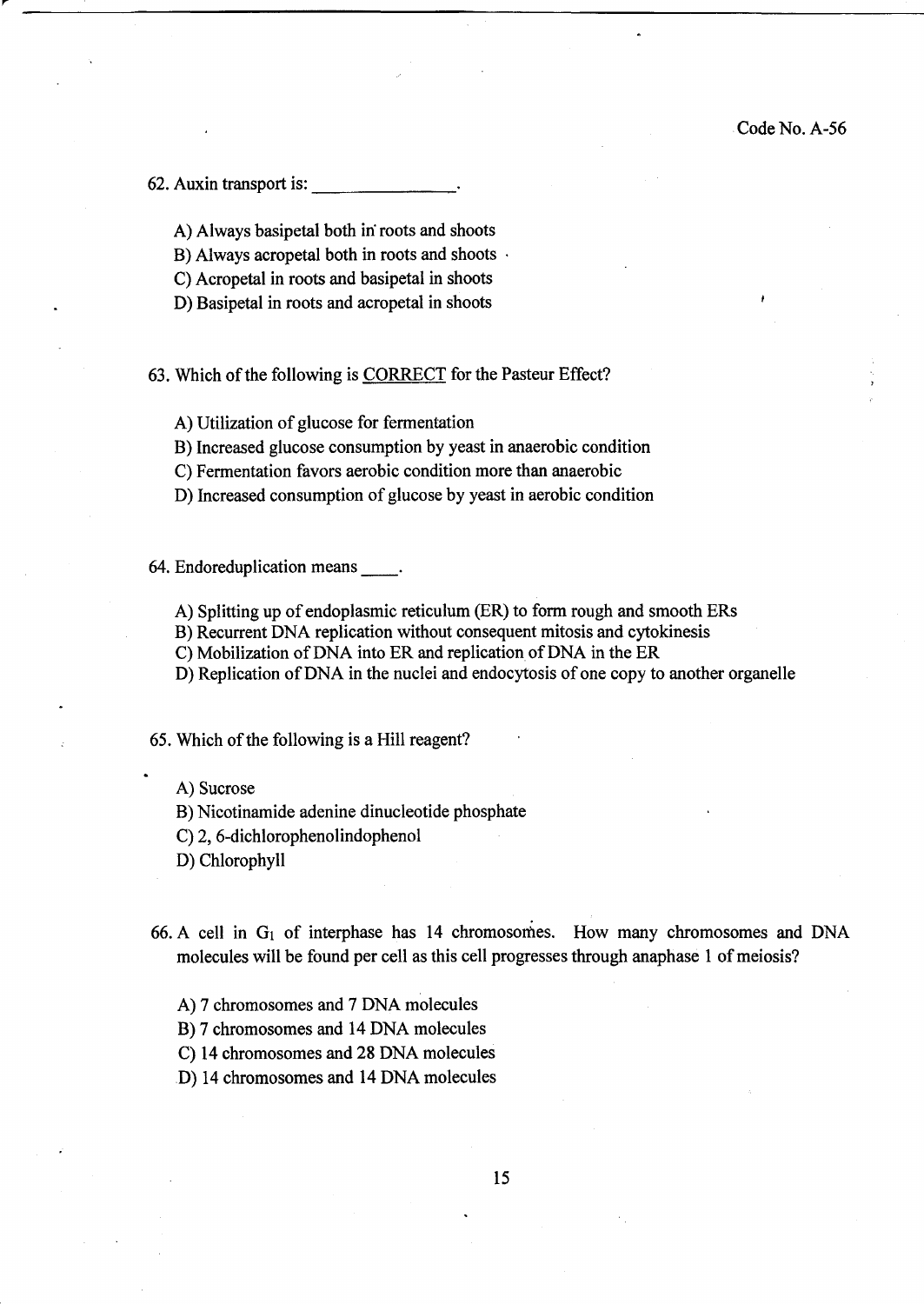- 67. Effector-triggered immunity refers to \_\_ .
	- A) Defense strategies by host plant in response to the molecular pattern at the pathogen's surface
	- B) Suppression of host-triggered immunity by the effector molecules produced by pathogens
	- C) Triggering of defense response in plant as a result of incompatible interaction of factors produced by pathogens and R gene products <sup>I</sup>
	- D) Immunity in host plants in response to elicitors
- 68. Which of the following combinations represent the CORRECT statements?
	- i. B form of DNA has  $\sim$  10 base pairs/turn
	- ii. Uracil is also known as 5-methylthymine
	- iii. The crystalline nature of cellulose is brought about by  $\alpha$  (1 to 4) linkage between the glucose subunits.
	- iv. The double bonds in natural lipids are almost always *cis*, which provide fluidity to the plasma membrane.

| $A)$ i and iii | B) ii and iii |
|----------------|---------------|
| $C$ ) i and iv | D) iii and iv |

69. Translocon is

• A) an ion channel C) a receptor

B) a protein channel D) a recognition particle

70. Which of the following does NOT take part in the biosynthesis of terpenes?

A) Mevalonic acid C) Acetyl-CoA

B) Methylerythritol phosphate D) Gallic àcid

------/IEND//------